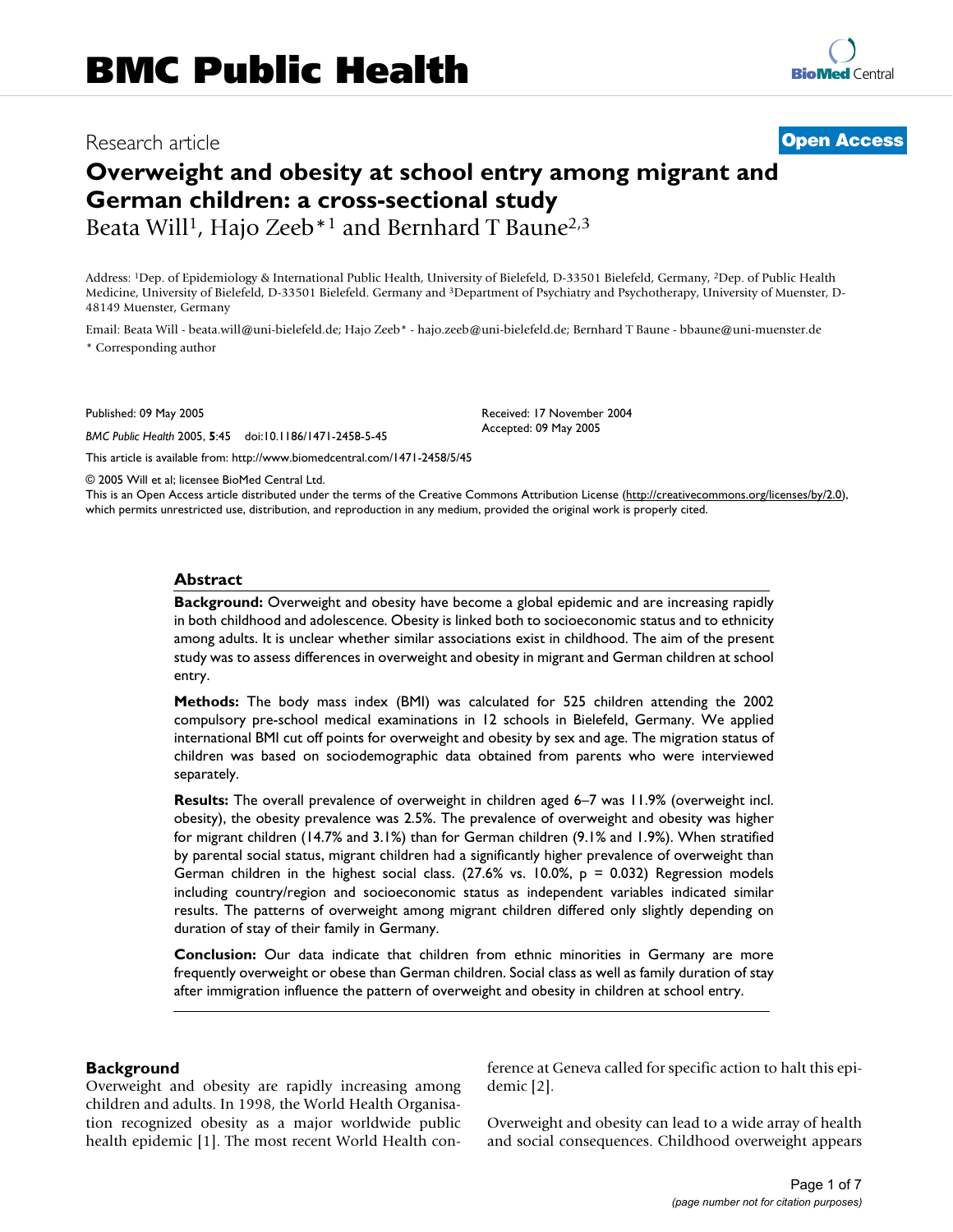to be associated with cardiovascular risk factors such a high blood pressure, hyperlipidemia, elevated insulin levels [3] and non-insulin-dependent diabetes mellitus (type 2 diabetes). Other comorbidities include asthma and orthopedic problems as well as a varity of more rare disorders [3,4]. Ultimately overweight in childhood is associated with premature mortality especially if combined with intrauterine growth retardation (IUGR). The psychological well-being and the quality of life can also be affected [3,5,6].

Furthermore overweight and obesity in childhood, particulary in adolescence tends to persist into adulthood. The risk of adult overweight is about twofold increased for individuals who were overweight as children compared with individuals who were not overweight [7,8]. Adulthood overweight are at increased risk of dyslipidaemia, hypertension and type 2 diabetes even if the extra weight was lost during adulthood [6]. Psychological consequences include social and psychological stress, with increased risk of negative self- esteem, social isolation and negative influence on the career and family incomes [7].

There are wide geographical variations of overweight. Comparing reported prevalences of childhood overweight in Europe, Lobstein et al. [9] point out that children residing in central and Eastern Europe have a lower level of overweight than children from other parts of Europe, especially from Southern Europe. Average prevalences in Eastern Europe range from 10% to 18% among children aged 7 to 11 years, whereas values around 20% to 35 % have been reported from countries like Greece and Spain [9,10]. It is suggested that the low obesity prevalence in Eastern Europe is a consequence of the huge economic burden and the associated poverty following the political transition in the 1990s.

Studies in industrialized countries show that children from families with lower socio-economic status particularly suffer from excess weight [11,12]. In less industrialized societies excess weight is found predominantly among children from families with higher socio-economic status [9].

The process of migration, with its economic, social and environmental consequences may also affect health and body weight among migrants. Several US studies show differences in body mass index (BMI) among ethnic minorities [13,14] but empirical data on BMI in children among different ethnic groups in Europe are scarce. In Germany children from non-German ethnic groups nowadays make up a large percentage of children overall. In some cities up to 50% of all children entering school may be first, second or third generation migrants [15]. There are several studies or health reports on overweight and

obesity among German and migrant children at school entry [16-19]. Migrant children were consistently found to be more frequently overweight as compared to German children. In Berlin, overweight and obesity was noted as a particular problem among children of Turkish origin [20]. However, since the assessment of migration status is not uniform, comparisons between studies are difficult. In addition, family socioeconomic status and duration of migration are not routinely evaluated. We therefore investigated the prevalence of overweight and obesity among migrant and German children at school entry and to assess the influence of duration of migration and socioeconomic status on overweight and obesity in childhood. It should be noted that the primary aim of the study was to assess differences in health status and health service usage among Germants and Migrants and the current analysis therefore has exploratory character.

# **Methods**

In 2002, a cross-sectional study was conducted at 12 primary schools in Bielefeld, a town of some 320.000 inhabitants in North-West Germany. The study population comprised of all children registered at these schools for school entry in 2002. Through the city public health office these children and their parents were invited to attend the compulsory medical examination taking place at the local school. The 12 schools (out of a total of some fifty primary schools in the town) were pragmatically selected based on information available for the preceding year. The aim was to include schools with a relatively balanced mix of migrant and German children and fair variation of social status among the population in the respective school districts.

Social and demographic information relevant to the children were derived from a 36 item-questionnaire filled out by parent or relative who accompanied the children [21]. When two adults accompanied the child we collected interview data from only one parent or relative, usually the mother. The questionnaire was available in 4 languages (German, Turkish, Russian, Polish). Parents or relatives were interviewed on the day of the school health examination with the assistance of trained interviewers.

The medical examination of the children was carried out by medical staff from the public health office in Bielefeld using a standardized model of medical school health examination [22]. During the physical and psychological examination, height and weight of children were recorded. All anthropometric measurements of the children were performed in the morning. Body weight was determined to the nearest 500 g using electronic or mechanic non -calibrated scales. During the measurements the children were dressed in light indoor clothes without shoes. No adjustments were made for clothing.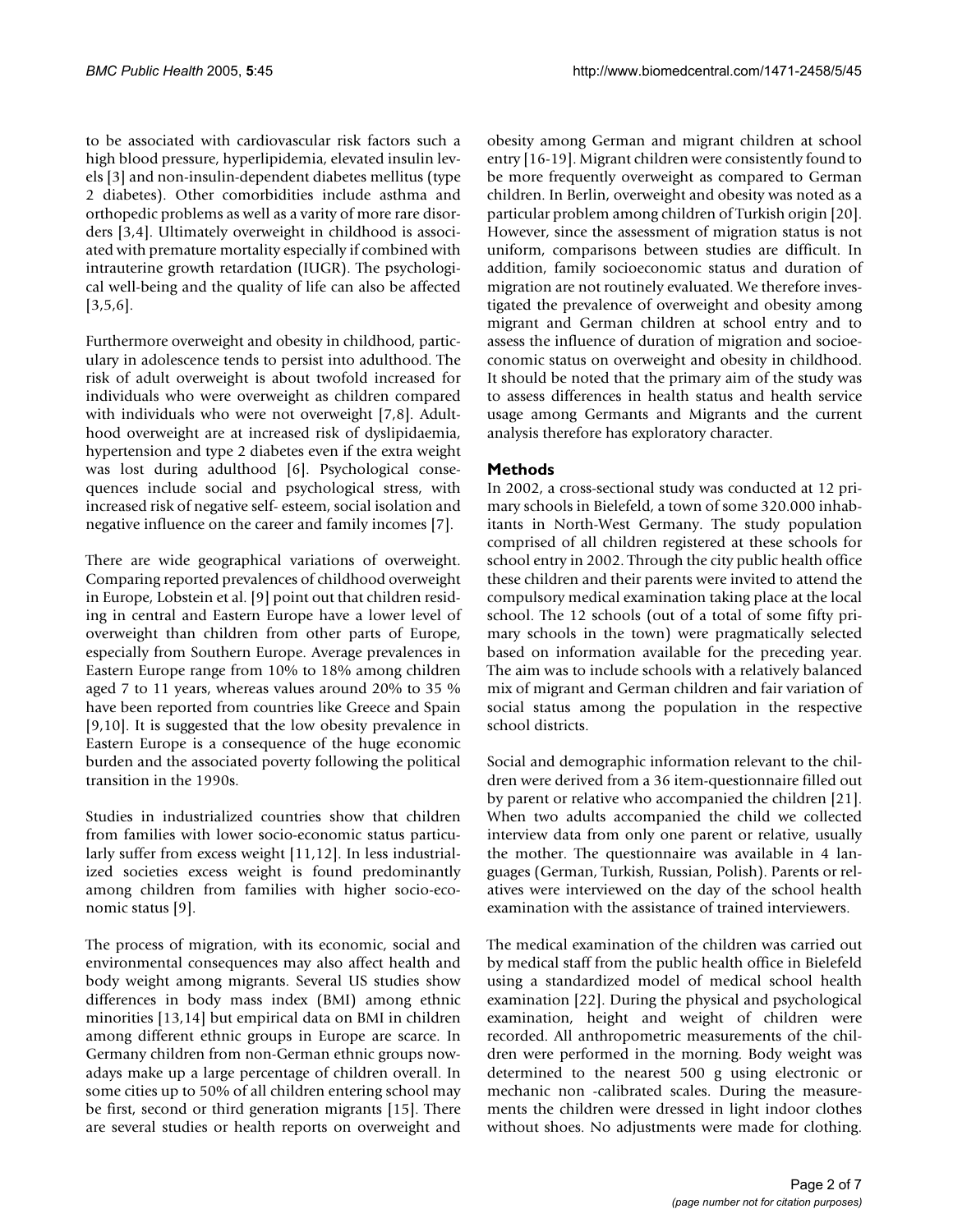Height was measured to the nearest 10 mm using a mobile scale.

657 children aged 6 and 7 appeared in the schools for preschool examination. Interview data were collected from 565 adult companions (response rate of 86%). The sample size was further reduced to 537 data sets due to merging errors and missing medical data for some children. We also excluded all 12 children who had non-parental companions at the examination.

The statistical analyses were performed on merged data from 525 children (274 boys and 251 girls) and their parents, corresponding to an overall response rate of 79.9% (525/657). 267 (50.9%) parents were of German descent and 258 (49.1%) of Non-German descent. There were 240 females and 27 males among the German parents and 191 females and 67 males among the Non-German parents. Migrant status of the children was based on the migrant status of the interviewed parent. Parents who themselves or whose parents were born in Germany were classified as German, all others were defined as migrants.

The study population consisted of three main migrant groups: 36% of migrants were of Turkish origin, 25% originated from Russia and 15% from Poland. A total of 26 different countries of origin was noted.

A social class index consisting of three social classes (low, medium, high) was constructed using four indicators (primary qualification, professional education, employment status and size of household). We divided these variables into 3 levels (variable professional education in 2 levels) and scored 1–3 points. The sum of the points was than divided in 3 social classes (high social class 10–11 points, medium social class 7–9 points, low social class 4–6 points) [23].

BMI was calculated as body weight divided by body height squared ( $\text{kg/m}^2$ ). Overweight and obesity were defined according to the recommendations of the International Obesity Task Force IOTF, using international reference values based on data from six countries [24]. These age and sex specific BMI cut-off points for overweight and obesity in children (between 2 and 18 years) were constructed using dataset specific centiles corresponding to the widely accepted adult cut-points of a BMI of  $25 \text{ kg/m}^2$ (overweight) and 30 kg/m2 (obesity).

For the calculation of overweight and obesity the exact age of the children was rounded to the nearest half year. Children with BMI at or above cut-off value corresponding to a BMI of 25 kg/m<sup>2</sup> in late adolescence (e.g. BMI of  $17.55/$ 17.34 for 6 year old boys/girls) were classified as overweight (or obese when the respective cut-points were reached). For comparative purposes, we also used national BMI reference curves for Germany [25] in some instances. Here, the age-and sex-specific 90<sup>th</sup> and 97<sup>th</sup> BMI percentile are used as cut-point for overweight and obesity, respectively.

## *Statistical analysis*

The analysis was performed on the data set containing merged data from both the parental survey and childrens' medical examination.

We used descriptive statistical methods to compare obesity and overweight between migrant and German children. Data were stratified according to migrant status, social status and duration of stay in Germany. Differences in proportions were tested by Fisher's exact or Chi-square test, trends in the prevalence of overweight were analysed with chi-square trend test.

Logistic regression models were used to simultaneously analyse the association between overweight and gender, social status, ethnic background and duration of stay in Germany among migrants. Adjusted odds ratios and 95% confidence intervals were calculated. The statistical analysis was performed with the software package SPSS (version 11.5; SPSS Inc, Chicago, IL).

## **Results**

In 2002 the overall point prevalence of overweight (including obesity) in examined children starting primary school was 11.9%. 2.5% of children were obese according to the criteria mentioned above. More girls than boys were overweight (15.3% vs. 8.8%;  $p = 0.03$ ) and obese (4.0%) vs.  $1.1\%$ ;  $p = 0.046$ ). Comparing German and children from ethnic minorities the prevalence of overweight as well as of obesity was higher in migrant children in both genders. Table [1](#page-3-0) summarizes the results.

When applying national German BMI references [25], slightly lower prevalence estimates were calculated. Still, the point prevalence of overweight in migrant children was significantly higher compared to German children  $(12.0\% \text{ vs. } 5.7\%; \text{ p} = 0.01)$  while differences in obesity prevalence were not significant (3.5% vs. 2.3%). When stratified by gender, only migrant girls were significantly more overweight than their German peers ( $p = 0.04$ ). Children from families with low socioeconomic status (SES) were significantly more often overweight (18.9%) than children with average (8.9%) or high SES (14.7%) (p = 0.02). Among Germans the prevalence was highest among children from low SES families (23.5%). Conversely the prevalence of overweight was highest among migrant children with high SES (27.6%) (Table [2\)](#page-3-1).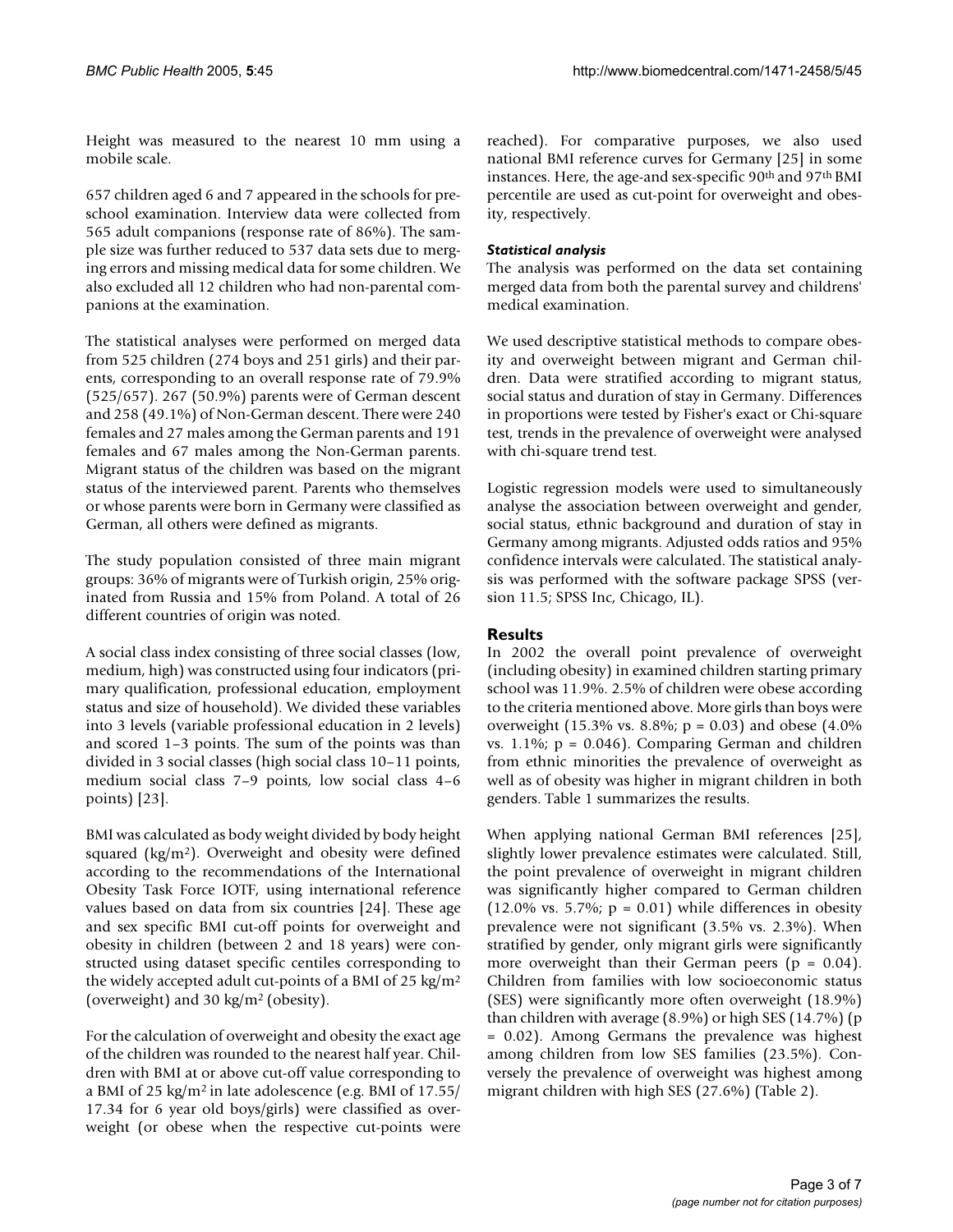|       |                                     | Migrants $N = 258$          |                           | Germans $N = 265$              |                           | $p - value*$ |         |
|-------|-------------------------------------|-----------------------------|---------------------------|--------------------------------|---------------------------|--------------|---------|
|       |                                     | overweight                  | obesity                   | overweight                     | obesity                   | overweight   | obesity |
| All   | $n/n$ <sub>Total</sub><br>%(95% CI) | 38/258<br>$14.7(10.4-19.1)$ | 8/258<br>$3.1(1.0-5.2)$   | 24/265<br>$9.1(5.6 - 12.5)$    | 5/265<br>$1.9(0.2 - 3.5)$ | 0.058        | 0.413   |
| Boys  | $n/n$ <sub>Total</sub><br>%(95% CI) | 13/129<br>$10.1(4.9-15.3)$  | 2/129<br>$1.6$ (-0.6-3.7) | 11/145<br>$7.6$ $(3.3 - 11.9)$ | 1/145<br>$0.7(-0.7-2.0)$  | 0.524        | 0.603   |
| Girls | $n/n$ <sub>Total</sub><br>%(95% CI) | 25/129<br>$19.4(12.6-26.2)$ | 6/129<br>$4.7(1.0-8.3)$   | 13/120<br>$10.8(5.3 - 16.4)$   | 4/120<br>$3.3(0.1 - 6.5)$ | 0.077        | 0.751   |

#### <span id="page-3-0"></span>**Table 1: Prevalence of overweight and obesity# of children by gender and migrant status**

\*Fisher's exact test comparing migrants and Germans

#Variable BMI contains 2 missing values

#### <span id="page-3-1"></span>**Table 2: Overweight by migrant status and social class**

|                                           |                                   | Migrants $N = 240$           | Germans $N = 256$          | $p - value*$ |
|-------------------------------------------|-----------------------------------|------------------------------|----------------------------|--------------|
| Social class#<br>Prevalence of overweight |                                   |                              |                            |              |
| Low                                       | $n/n_{\text{Total}}$<br>%(95% CI) | 14/78<br>$17.9(9.4-26.5)$    | 4/17<br>$23.5(3.4 - 43.7)$ | 0.733        |
| Medium                                    | $n/n_{\text{Total}}$<br>%(95% CI) | 14/133<br>$10.5(5.3 - 15.7)$ | 12/159<br>$7.5(3.4-11.7)$  | 0.414        |
| High                                      | $n/n_{\text{Total}}$<br>%(95% CI) | 8/29<br>$27.6$ (11.3-43.9)   | 8/80<br>$10.0(3.4-16.6)$   | 0.032        |

\*Fisher's exact test comparing migrants and Germans

#social class index using primary educational qualification, professional education, employment status and size of household (27 missing values). Variable BMI contains 2 missing values

#### <span id="page-3-2"></span>**Table 3: Overweight by ethnic origin of family**

|                          |           | Ethnic origin<br>Turkey | Eastern Europe/Russia | Other            | All               |
|--------------------------|-----------|-------------------------|-----------------------|------------------|-------------------|
| Prevalence of overweight | n/N       | 13/89                   | 19/126                | 6/43             | 38/258            |
|                          | %(95% CI) | $14,6(7,3-21,9)$        | $15,1(8,8-21,3)$      | $14,0(3,6-24,3)$ | $14,7(10,4-19,1)$ |

On average, children from migrant families had a lower socio-economic status when compared to German children (p < 0.001). Further analyses of socioeconomic status among migrants from different countries and regions of origin indicated that on average Turkish children were of lower social status than children from Eastern European families (Data not shown).

Nevertheless, there were no differences in overweight prevalence when comparing children according to country/region of origin (Turkey, Eastern Europe/Russia, others) (Table [3](#page-3-2)).

In the bivariate analysis we found slight differences in the patterns of overweight among migrants depending on duration of stay in Germany. The results indicated that the prevalence of overweight among migrant children was highest in the category of highest family duration of stay in Germany (20.9% versus 12.9% in those staying 1–9 years). However, the trend across categories was not significant ( $p = 0.32$ ).

In the multivariate analysis (Table [4\)](#page-4-0) long duration of stay of the family in Germany (30+ years) was associated with overweight in migrant children (OR = 1.92; 95% CI =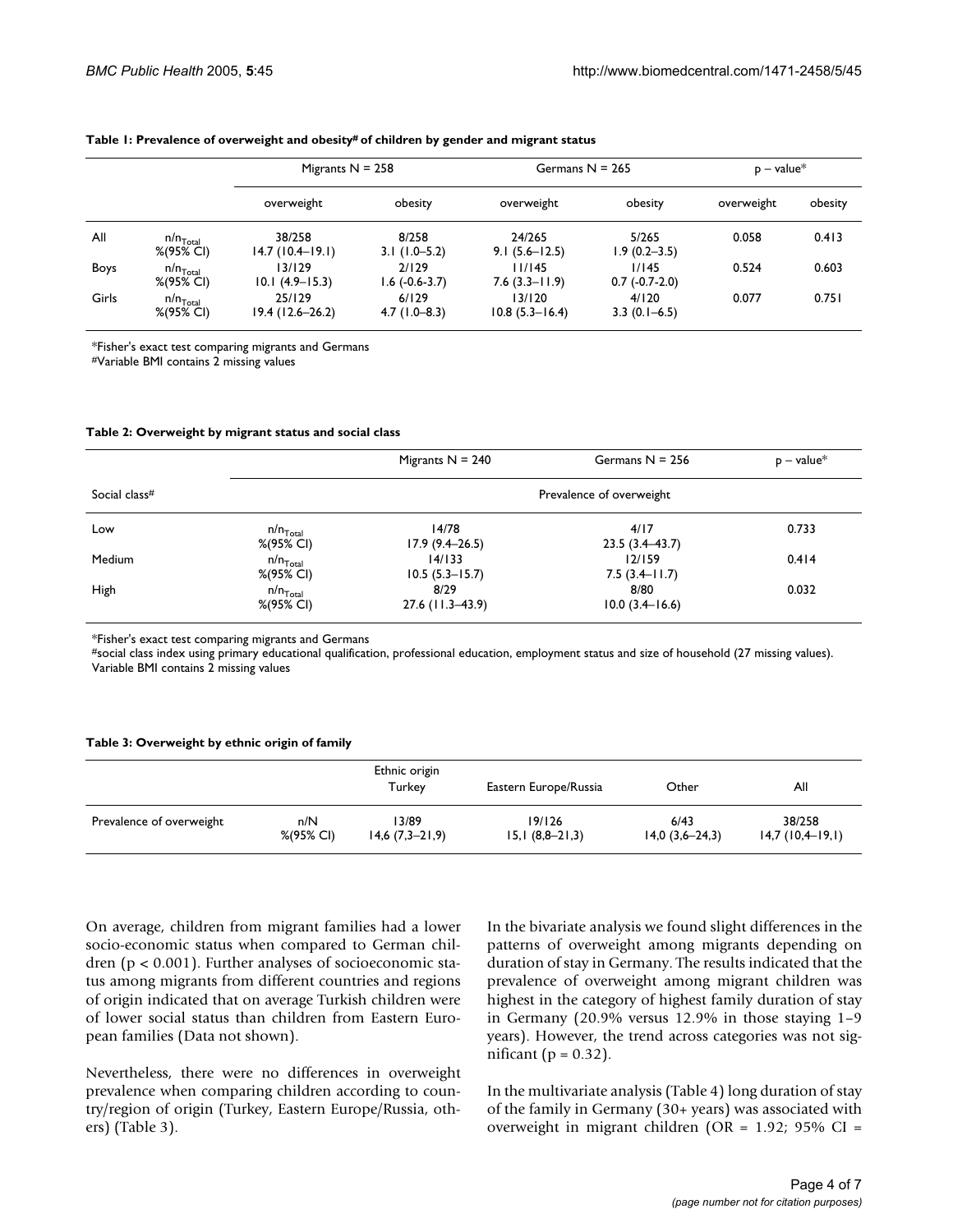|                          | OR   | 95%CI         | p-value |
|--------------------------|------|---------------|---------|
| Boys*                    |      |               |         |
| Girls                    | 2.19 | $0.98 - 4.92$ | 0.06    |
| social class             |      |               |         |
| Low $*$                  | ı    |               |         |
| Medium                   | 0.57 | $0.33 - 0.97$ | 0.04    |
| High                     | 1.63 | $0.83 - 3.22$ | 0.16    |
| origin                   |      |               |         |
| Turkey*                  |      |               |         |
| Eastern Europe           | 1.15 | $0.65 - 2.04$ | 0.63    |
| other                    | 0.92 | $0.45 - 1.87$ | 0.81    |
| Duration of stay (years) |      |               |         |
| $1 - 9 *$                |      |               |         |
| $10 - 19$                | 0.89 | $0.48 - 1.67$ | 0.74    |
| $20 - 29$                | 0.95 | $0.47 - 1.92$ | 0.88    |
| $30+$                    | 1.92 | $0.97 - 3.79$ | 0.06    |

<span id="page-4-0"></span>**Table 4: Results of the logistic regression model of risk factors for overweight in migrant children**

\*Reference category

0.97–3.79). Migrant girls had an increased risk of overweight as compared to boys. Odds ratios for migrant children with low and high SES were similar, whereas a medium SES was associated with a decreased risk of overweight in the study. In a second model including only socioeconomic status and country/region of origin, results for SES remained unchanged. None of the odds ratios for specific country/region of origin adjusted for SES were significantly different from 1, using Germany as reference.

## **Discussion**

The present cross-sectional study shows that the prevalence of overweight and obesity was slightly higher among migrant children than among German children. Socioeconomic status seems to be associated with overweight and obesity in migrant children at school entry whereas duration of stay after immigration to Germany shows no clear pattern of association. Other studies in Germany have reported more marked differences between German and migrant children with regard to overweight and obesity. Among boys in Bavaria, Kalies [26] found that the frequency of overweight and obesity in non-German compared to German children was 1.9 times higher for overweight and 2.4 times higher for obesity. Similar findings have been reported from Berlin [20] and the federal state of Lower Saxony [27]. For Northrhine-Westfalia where the city of Bielefeld is located, only basic data are available showing similar patterns but an overall much lower overweight prevalence of 7% or less in all groups [28] while older data from Dortmund, a larger but structurally comparable town, show an overweight prevalence of about 12% among second generation migrant children [19]. Results of our study are consistent with these data,

although the smaller sample size affects discriminatory statistical power. The choice of reference and the definition of migrant status (see below) may also contribute to the slightly different results.

In Europe, only a few studies on Body Mass Index (BMI) examined the potential impact of ethnicity or migration status on overweight and obesity. A recent UK survey [29] showed that Indian and Pakistani boys had a higher prevalence of overweight compared with boys in the general UK population while Bangladeshi and Chinese boys had a lower overweight prevalence. Among girls, Afro-Caribbean and Pakistani girls more frequently were overweight while Indian and Chinese girls had a lower overweight prevalence compared to girls from the general population. In France, the children of Maghrebian immigrants were more obese than French children in cross-sectional surveys conducted in the 1970ies and the 1990ies [30]. The overall prevalence of obesity increased from 8% to 13% over this period. Data from health surveys in 1992/93 and 1993/94 among children in the Netherlands showed that the average body mass index was higher among Turkish and Moroccan children than among Dutch children [31].

Geographical differences in overweight in Europe were demonstrated by Lobstein et al. [9]. Children from countries in Central and East Europe generally showed a low prevalence of overweight. On the other hand, a higher prevalence of overweight was found in children in Southern European countries. Recent data from Edirne in Turkey demonstrate comparatively low prevalences of overweight and obesity among adolescents [32].

The international variability of definitions concerning paediatric overweight and obesity implies methodological difficulties when comparing prevalences internationally. In adults, the BMI cut-points of 25 and 30 are widely used to define overweight and obesity. Unlike in adults, BMI in children varies substantially by age and gender during childhood and adolescence. Unfortunately no commonly accepted standard has yet emerged. Different reference systems have been proposed and these references vary considerably. International sex – and age -specific cut-points proposed by the IOTF [24] were used in the present study in order to allow national as well as international comparisons. The IOTF reference has attracted some criticsm, mainly based on the argument that data from only six countries form the basis of the international reference, thus putting representativity on a world scale in doubt [33]. It appears disputable whether the use of national reference data is preferable when assessing overweight and obesity among migrant children. The comparison to reference curves from the country of origin would disregard the environmental (e.g. nutritional) changes associated with migration in many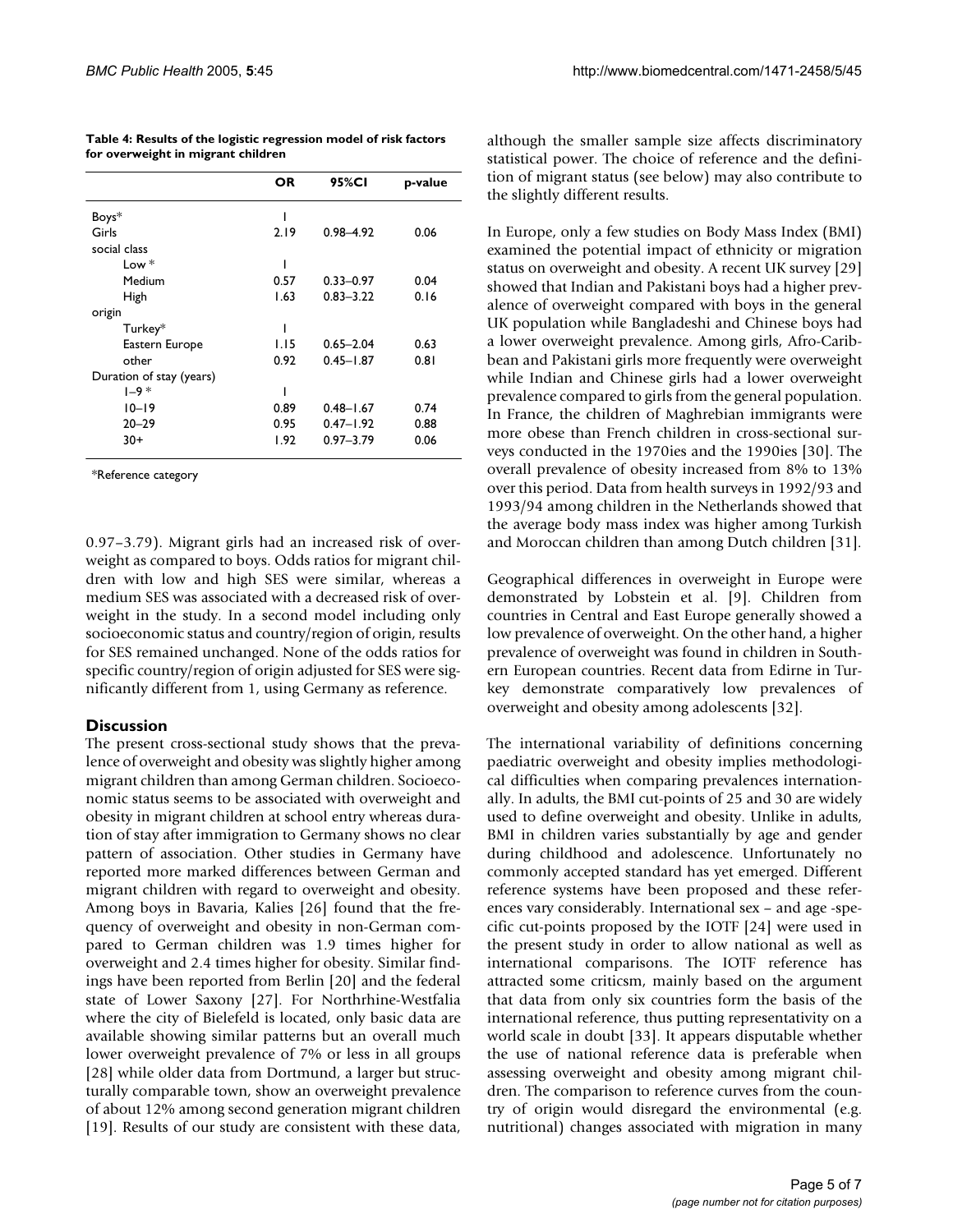instances. On the other hand, using a German national reference is also not fully satisfactory since differences in lifestyle or genetically determined factors related to body composition might persist for generations. An international standard appeared the most suitable option in this situation. Undoubtedly, the arbitrary choice of cut-off points and other problems associated with BMI-based classification systems in childhood will require further debate [34-36].

Our results do not clearly show an impact of family duration of stay after immigration (prior to 1980) into Germany on overweight. However, a long duration was associated with relatively higher prevalences of overweight and obesity. Adaptation and assimilation as well as (modestly) growing wealth of migrants in Germany after decades of life in Germany could partially explain these findings, in particular since the overweight was highest among well-off children. An association of overweight among migrant children with a long duration of stay in Germany has not been reported previously. A period effect due to social and political circumstances as a potential explanation needs to be considered. The possible impact of such changes, however in opposite direction, can be more clearly seen in data from Russia. The prevalence of overweight in Russia decreased from 26.4% in 1992 to 10.2% in 1998 in 6–9 y-old children [35] and the prevalence of underweight in children rose during the same time [9]. Economical recession during this time is a plausible explanation of this finding. In Poland, Koziel et al. found a slightly decreasing trend in overweight between 1987 and 1997 in 14y-old boys [37].

In general, studies on socioeconomic status and overweight suggest that overweight is more prevalent among children of low income families in developed countries. In contrast, the vast majority of studies in developing countries show a positive relationship between socioeconomic status and obesity among children [9,38]. Our study, carried out in a developed country, generally shows consistent results since overweight was more frequent among lower class children. However, among children from families with a non-German origin, the highest prevalence of overweight was observed in children in the high social class. It should be noted, however, that misclassification of socioeconomic status cannot be ruled out in our study since the classification was based on data supplied by one parent, mostly mothers, only.

Further limitations of our study need to be taken into consideration. We did not collect a representative sample but had to use a more pragmatic approach in selecting the study group. However, the schools included in the study represent a fair cross-section of different primary schools in Bielefeld. The assessment of body weight and height was subject to some variation since identical scales were not available at all school health examinations. All examinations were done by the same three teams of school health personnel. Finally the migrant status of children was based on rather differentiated parental data, different from the usual, but unsatisfactory approach of using nationality as indicator. We favour this more complex approach, but realise that comparisons with other studies may be difficult.

# **Conclusion**

Our study results underline the importance of overweight and obesity as an important public health issue in young children and highlight patterns of overweight and obesity among native and migrant children in Germany. New studies such as the currently ongoing youth health survey [39] will help to clarify the association of overweight and obesity in children with social class and the duration of residence in the host country after migration. Public health interventions aiming at a change in nutrition and behaviour (sports, healthy life style) are likely to benefit from more detailed knowledge about specific risk groups.

# **List of abbreviations**

BMI: Body mass index

OR: Odds ratio

CI: Confidence interval

# **Competing interests**

The author(s) declare that they have no competing interests.

## **Authors' contributions**

HZ and BB planned and co-ordinated the study. BW participated in field work, managed the data and performed the statistical analysis. All authors jointly wrote the paper.

## **Acknowledgements**

We thank the interviewers, all the schools and the Public Health Office in Bielefeld for their input and cooperation. We are particularly grateful to all parents and children who took part in the study.

## **References**

- 1. World Health Organization: **Obesity: Preventing and managing the global epidemic. WHO technical report series.** *Volume 894*. Geneva, WHO; 2000.
- 2. **World Health Organization: Fifty-seventh world health assembly. Global strategy on diet, physical activity and health. Geneva, 17-22 May.** 2004.
- 3. Deckelbaum RJ, Williams CL: **[Childhood obesity: the health](http://www.ncbi.nlm.nih.gov/entrez/query.fcgi?cmd=Retrieve&db=PubMed&dopt=Abstract&list_uids=11707548) [issue.](http://www.ncbi.nlm.nih.gov/entrez/query.fcgi?cmd=Retrieve&db=PubMed&dopt=Abstract&list_uids=11707548)** *Obes Res* 2001, **9 Suppl 4:**239S-243S.
- 4. Reilly JJ, Methven E, McDowell ZC, Hacking B, Alexander D, Stewart L, Kelnar CJ: **[Health consequences of obesity.](http://www.ncbi.nlm.nih.gov/entrez/query.fcgi?cmd=Retrieve&db=PubMed&dopt=Abstract&list_uids=12937090)** *Arch Dis Child* 2003, **88:**748-752.
- 5. Must A, Anderson SE: **[Effects of obesity on morbidity in chil](http://www.ncbi.nlm.nih.gov/entrez/query.fcgi?cmd=Retrieve&db=PubMed&dopt=Abstract&list_uids=12841425)[dren and adolescents.](http://www.ncbi.nlm.nih.gov/entrez/query.fcgi?cmd=Retrieve&db=PubMed&dopt=Abstract&list_uids=12841425)** *Nutr Clin Care* 2003, **6:**4-12.
- 6. Dietz WH: **[Health consequences of obesity in youth: child](http://www.ncbi.nlm.nih.gov/entrez/query.fcgi?cmd=Retrieve&db=PubMed&dopt=Abstract&list_uids=12224658)[hood predictors of adult disease.](http://www.ncbi.nlm.nih.gov/entrez/query.fcgi?cmd=Retrieve&db=PubMed&dopt=Abstract&list_uids=12224658)** *Pediatrics* 1998, **101:**518-525.